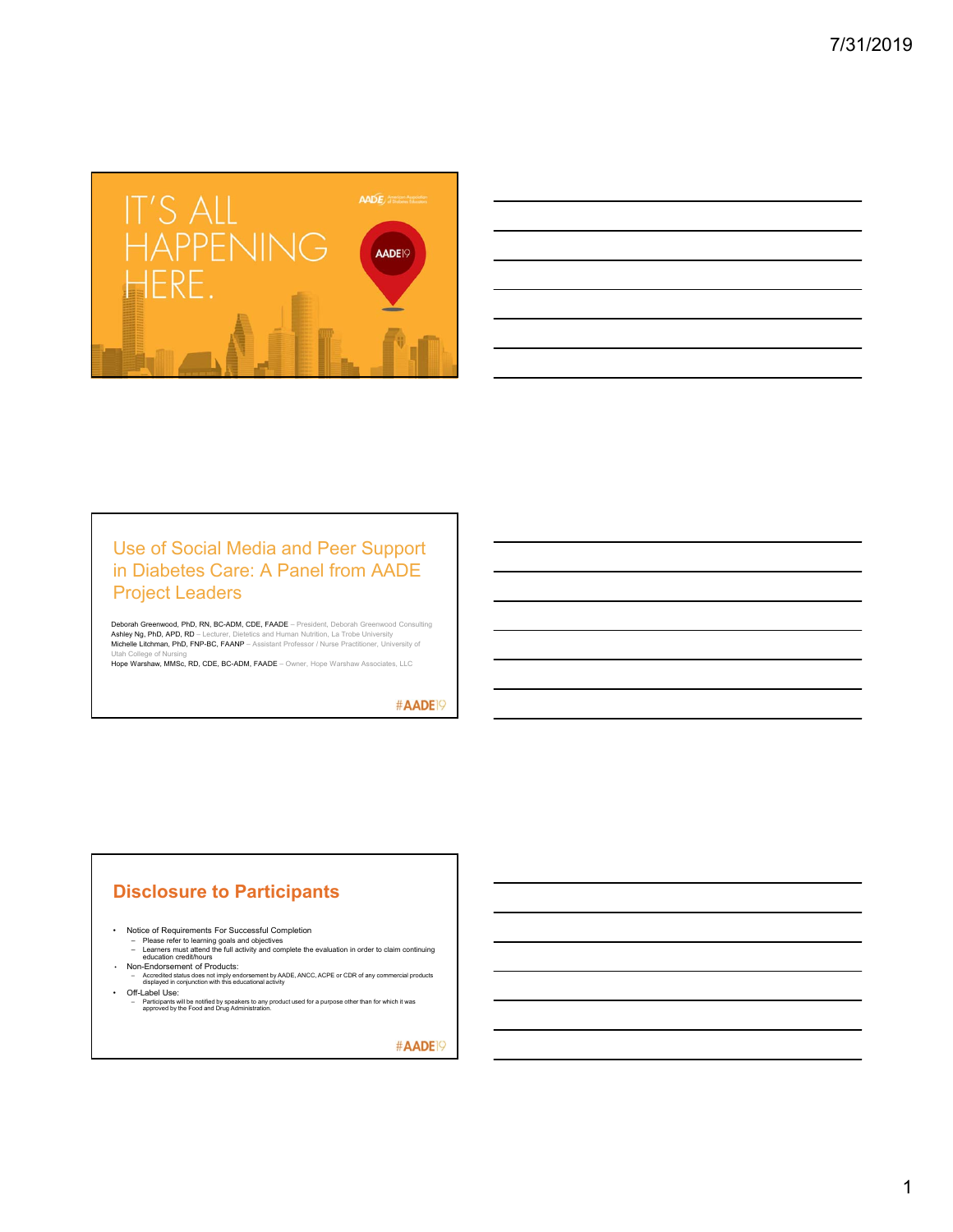## **Disclosure to Participants Con't**

- Conflict of Interest (COI) and Financial Relationship Disclosures:<br>
 Fresenter: Deboral: Greenwood, PhD., RN, CDE, BC-ADM, No COI to declare. Financial Relationships:<br>
 Consultant: Mytonomy, Lifescan Diabetes Institute
	-

#AADE<sup>19</sup>



## **Deborah Greenwood**

PhD, RN, BC-ADM, CDE, FAADE President, Deborah Greenwood Consulting Adjunct Assistant Professor, Arizona State University

#AADE<sup>19</sup>

## **Objectives**

- Identify the concept of co-design when using social media for research
- Discuss the results of a scoping review of online peer support
- Discuss the implications of online peer support for diabetes educators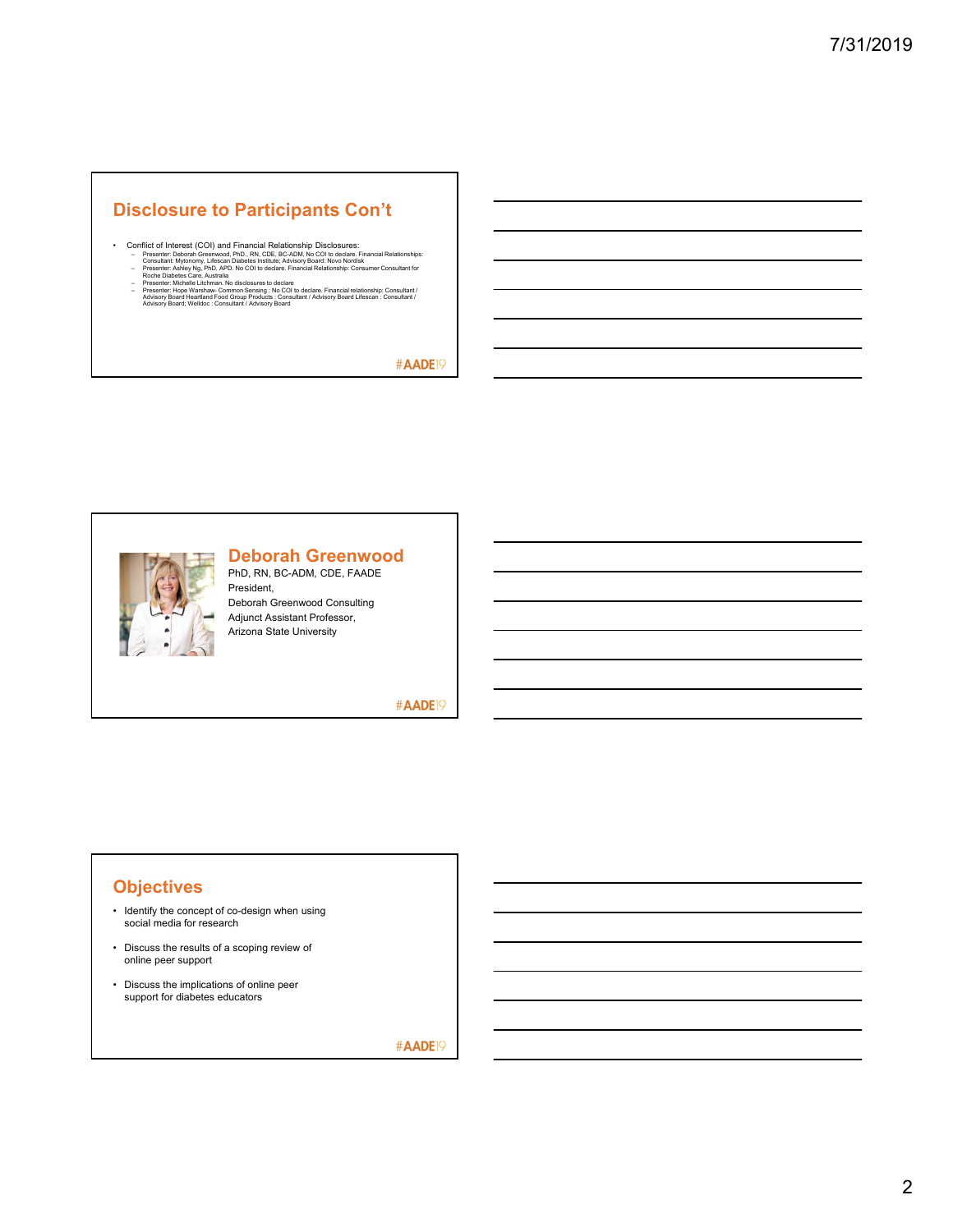| <b>Technology</b><br>Volume IT Number 2 March 2019                                                                                                                                                                                                                                                                                                                                                                                                      |                               |
|---------------------------------------------------------------------------------------------------------------------------------------------------------------------------------------------------------------------------------------------------------------------------------------------------------------------------------------------------------------------------------------------------------------------------------------------------------|-------------------------------|
| <b>Contents</b>                                                                                                                                                                                                                                                                                                                                                                                                                                         | <b>Special Section on</b>     |
|                                                                                                                                                                                                                                                                                                                                                                                                                                                         | <b>Diabetes and Social</b>    |
| New Opportunities for Digital Health to Thrive<br>139<br>Dovid C. Klaudf, MD, FACP, FLOY (Edite), Fellow ADRISE, Frase King, and David Kerr, MBOIS, DM, FROYE                                                                                                                                                                                                                                                                                           |                               |
| Special Section: Social Media and Diabetes, Part 1<br>Guest Editors firk Arged Methan Brydwas Bla Gabarron, and Deborah Greenwood                                                                                                                                                                                                                                                                                                                       | Media                         |
| <b>Symposium/Special Issue</b>                                                                                                                                                                                                                                                                                                                                                                                                                          | <b>Journal of Diabetes</b>    |
| taa<br>Twitter Analysis of #OpenAPS DIY Analysis Pancreas Technology Use Superint Improved ATC and Quality of Life<br>McAde L Listman Rd: Rd AC EARd Dave Louis M. Leak A Sale Rd: RN, and Perry H. Ger, Rd: RN                                                                                                                                                                                                                                         |                               |
| i7i<br>Are We Ready to Treat Our Diabetes Patients Using Social Media/Tex We Are<br>Green Promocki, MD, PhD, and Mariat Zwicost, MD                                                                                                                                                                                                                                                                                                                     | <b>Science and Technology</b> |
| Development of the Intercultural Diabetes Online Community Research Council Codesian and Social Media Processes<br>136<br>Delaral A Greenwald, PIO, BY, BCADM, CDE, FARDE, Michelle L. Litchman, PIO, PAP-BC, CDE, FAANP, Acties HCNg, PIO, APD,<br>Pery M. Gor, PIQ, RK, Heather M. Yaung, PIQ, RK, FARK, Mile Ferrer, BA, Janny Ferrer, BA, Ciric E. Meroening, EDK RK, CDE, FAADE,<br>Series Echerc ML 82 COL Rege Schle, and Live M. L. Miller PiC: | <b>March &amp; May 2019</b>   |
| w<br>Was Are PWDs (People With Diabetes) Doing Online! A Networkplitz Analysis<br>Are limitests MA Busturd Textess, P(2) Tower Barne, ME CHES, and Sandy Elizabeth Richards, ES                                                                                                                                                                                                                                                                         |                               |
| What Are Diabetes Patients Venus Health Care Personnel Discussing on Social Pfedia"<br>$^{19}$<br>Erik Árund PhD, Mix, Meghan Brahess, HBA, BSc, and Elix Galverse, PhD, Psech                                                                                                                                                                                                                                                                          |                               |
| Building Bridges Through Collaboration and Communs Expanding Awareness and Use of Pear Support and Pear<br>28<br>Seport Communities Among People With Diabetes, Caregivers, and Health Care Providers                                                                                                                                                                                                                                                   |                               |
| Hige Norshow RWS: RD CDE BCADM and Dond Edviron                                                                                                                                                                                                                                                                                                                                                                                                         |                               |





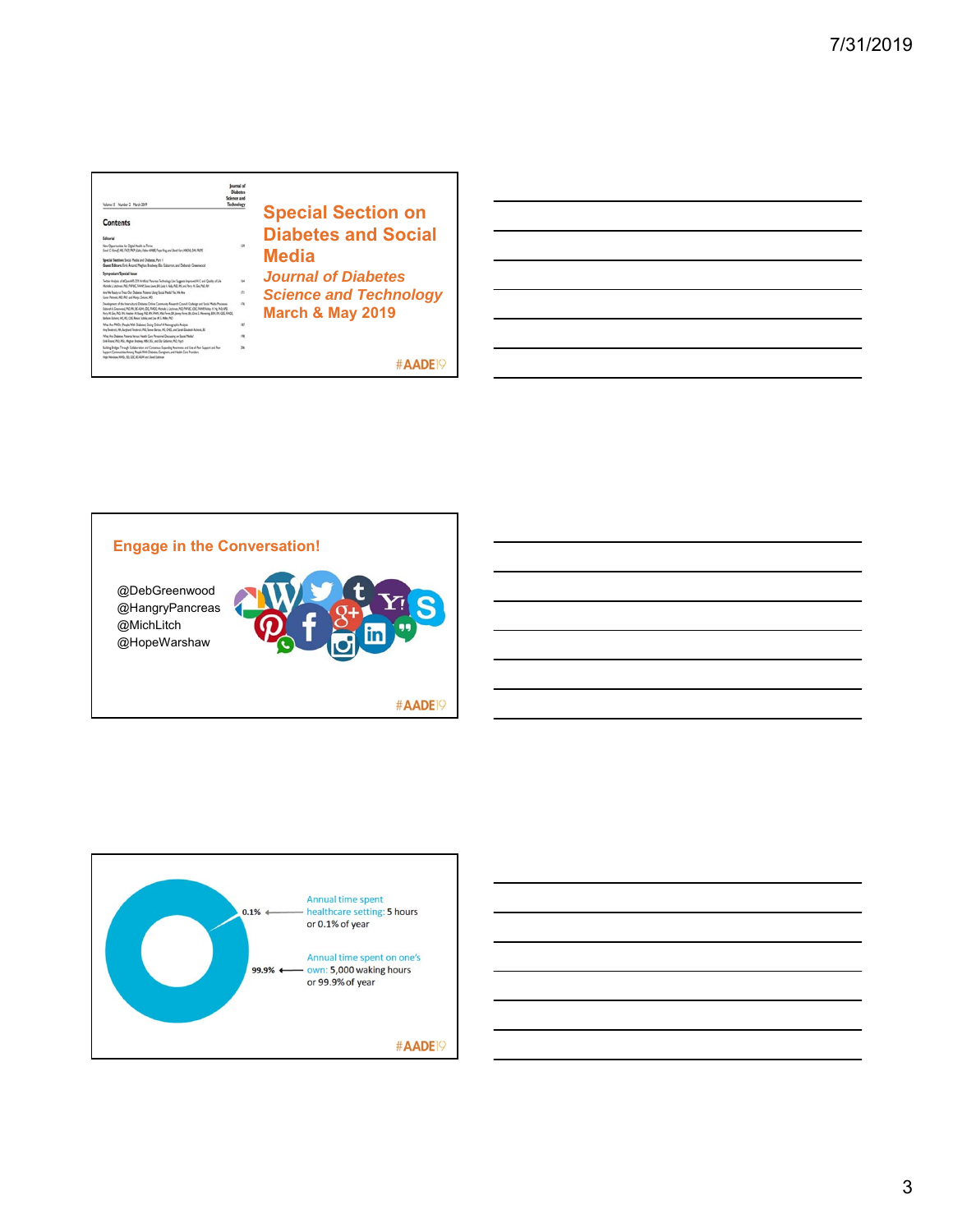### **What are PWD Doing Online?**

**What Are PWDs (People With Diabetes)**<br>Doing Online? A Netnographic Analysis

Amy Tenderich, MA<sup>I</sup>, Burghardt Tenderich, PhD<sup>3</sup>,<br>Tanner Barton, MS, CHES<sup>)</sup>, and Sarah Elizabeth Richards, BS<sup>4</sup>

Abstract<br>Background: Social media have become a crucial channel for patient empowerment and peer support. New qualitative<br>research understores the fict that this "support" transcends mental health concerns, to actually pro means and the state of the filler than the property distribution of the state procedure in the state of the state of the state of the state of the state of the state of the state of the state of the state of the state of musepan.<br>Resultes: Our team identified 6 major trends, or "life themes," in diabetes patient social media, providing insights into patient<br>sentiments and needs. A topology of social media channels emerged, indicating which ings indicate that social media provides a significant source not only of moral support and camaraderie.<br>tation on thriving with diabetes. Importantly, we observed strong evidence of peer influence on patients'<br>is technolo Conclusion<br>but also criti<br>therany and

Keywords<br>social media, peer support, diabetes online community, patient engagement, patient education, diabetes technology



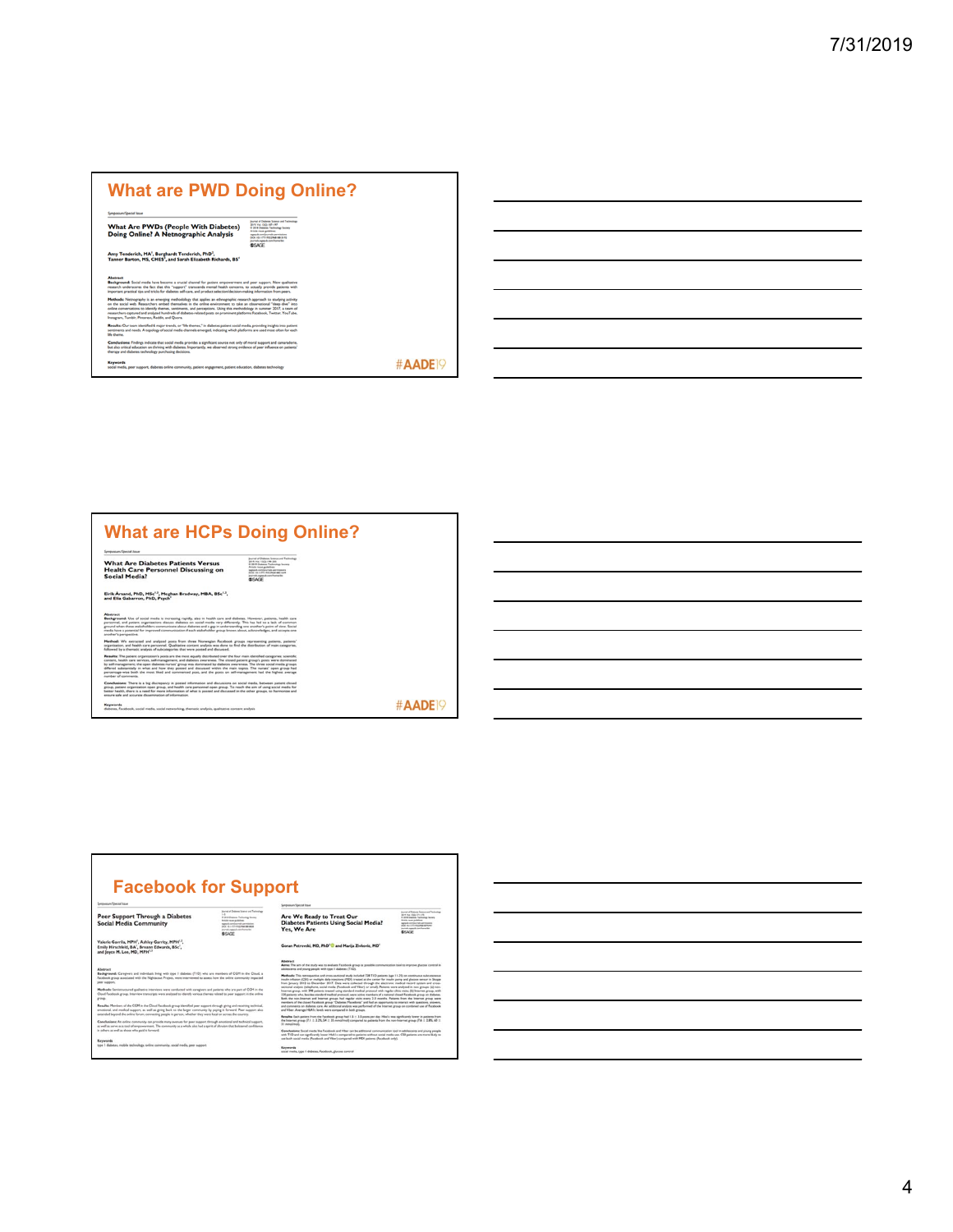| <b>Twitter for Research</b>                                                                                                                                                                                                                                                                                                                                                                                                                                                                                                                                                                                                          |                                                                                                                                                                                                                                                     |                                                                                                                                                                                                                                                                                                                                                                                                                                                                                                                                                                                                |                                                                                                                                                                                                                                                          |
|--------------------------------------------------------------------------------------------------------------------------------------------------------------------------------------------------------------------------------------------------------------------------------------------------------------------------------------------------------------------------------------------------------------------------------------------------------------------------------------------------------------------------------------------------------------------------------------------------------------------------------------|-----------------------------------------------------------------------------------------------------------------------------------------------------------------------------------------------------------------------------------------------------|------------------------------------------------------------------------------------------------------------------------------------------------------------------------------------------------------------------------------------------------------------------------------------------------------------------------------------------------------------------------------------------------------------------------------------------------------------------------------------------------------------------------------------------------------------------------------------------------|----------------------------------------------------------------------------------------------------------------------------------------------------------------------------------------------------------------------------------------------------------|
| Sempension/Special base                                                                                                                                                                                                                                                                                                                                                                                                                                                                                                                                                                                                              |                                                                                                                                                                                                                                                     | Sympanium/Special hour                                                                                                                                                                                                                                                                                                                                                                                                                                                                                                                                                                         |                                                                                                                                                                                                                                                          |
| <b>Diabetes on Twitter:</b><br><b>A Sentiment Analysis</b>                                                                                                                                                                                                                                                                                                                                                                                                                                                                                                                                                                           | Journal of Dateman Science and Tachretian<br><b>District</b><br>O 2018 Debates Technology Science<br>Anale races political<br>superab conditionals permissions<br>THIS 22 LOTS WITCHES ARE LATE<br>tivened and out a confusion that<br><b>BSAGE</b> | <b>Twitter Analysis of #OpenAPS DIY</b><br><b>Artificial Pancreas Technology Use</b><br><b>Suggests Improved AIC and Quality</b><br>of Life                                                                                                                                                                                                                                                                                                                                                                                                                                                    | located at Probates Scheme and Tachmittan<br>Mich and state cars offer<br><b>6 In a Dunge Terrorise Senat</b><br>Article reur guideline:<br><b>Annual conditioned companies</b><br>fals startly excited aren'ts.<br>pump agent down hand<br><b>SSAGE</b> |
| Elia Gabarron, PhD <sup>1</sup> , Enrique Dorronzoro, PhD <sup>2</sup> ,<br>Octavio Rivera-Romero, PhD <sup>1</sup> , and Rolf Wynn, MD, PhD <sup>1,4</sup>                                                                                                                                                                                                                                                                                                                                                                                                                                                                          |                                                                                                                                                                                                                                                     |                                                                                                                                                                                                                                                                                                                                                                                                                                                                                                                                                                                                |                                                                                                                                                                                                                                                          |
| Abstract<br>Background: Corrates published on social media have an impact on individuals and on their decision making. Knowing the<br>sentiment toward diabetes is fundamental to understanding the impact that such information could have on people affected<br>with this health condition and their family members. The objective of this study is to analyze the sentiment expressed in<br>messages on diabetes posted on Twitter.                                                                                                                                                                                               |                                                                                                                                                                                                                                                     | Michelle L. Litchman, PhD, FNP-BC, FAANP13,<br>Dana Lewis, BA <sup>1</sup> , Lesly A. Kelly, PhD, RN <sup>1</sup> ,<br>and Perry M. Gee. PhD. RN <sup>13</sup><br><b>Abstract</b><br>Background: Patient-driven innovation in diabetes management has resulted in a proup of people with type 1 diabetes                                                                                                                                                                                                                                                                                       |                                                                                                                                                                                                                                                          |
| Method: Tweets including one of the terms "diabetes." "cld." and/or "t2d" were extracted for one week using the Twitter<br>standard APL Chily the text message and the number of followers of the users were extracted. The sentiment analysis was<br>performed by using Sentifiz ength.                                                                                                                                                                                                                                                                                                                                             |                                                                                                                                                                                                                                                     | who choose to build and share knowledge around a do-it-yourself (DIY) open source artificial pancreas systems (OpenAPS).<br>The auronse of this study was to examine Twitter data to understand how astients, carazivers, and care partners perceive<br>OpenAPS, the personal and emotional ramifications of using OpenAPS, and the influence of OpenAPS on daily life.                                                                                                                                                                                                                        |                                                                                                                                                                                                                                                          |
| Results: A total of 67421 tweets were autorozically extracted, of those 3.7% specifically referred to TID; and 6.8%<br>specifically mentioned T2D. One or more emois were included in 7.0% of the posts. Tweets specifically mentioning T2D and<br>that did not include emois were significantly more regative than the tweets that included emois 1-2.22 vs ~1.48, P < .001).<br>Tweets on TID and that included emois were both significantly more positive and also less negative than tweets without<br>emoin (1.7) vs 1.49 and -1.31 vs -1.50, respectively, P < .005). The number of followers had a regative association with |                                                                                                                                                                                                                                                     | Methods Qualitative retrography was used to analyze (ChenAPS on Twitter over a two-year nerical<br>Results: There were 328 patients, caregivers, and care partners who penerated 3347 tweets. One overanching theme,<br>OpenAPS changes lives, and five subthemes emerged from the data: (1) OpenAPS use suggests self-reported A1C and glucose<br>variability improvement, (2) OpenAPS improves sense of disbetes burden and quality of Ms. (3) OpenAPS is perceived as safe.<br>(4) patient/caregiver-provider interaction related to OpenAPS, and (5) technology adaptation for user needs. |                                                                                                                                                                                                                                                          |
| positive senteners strength (r = -. 023, P < . 001) and a positive association with regative senteners (r = . 016, P < . 001).<br>Conclusion: The use of senimers analysis techniques on social media could increase our knowledge of how social media<br>impact people with disbetes and their families and could help to improve public health strategies.                                                                                                                                                                                                                                                                         |                                                                                                                                                                                                                                                     | Conclusions: As users of a patient-driven technology. OpenAPS users are self-reporting improved AIC, day-to-day glucose<br>levels, and quality of life. Safety features important to individuals with diabetes are perceived to be embedded into OpenAPS<br>technology. Twitter analysis provides insight on a patient population driving an innovative solution to improve their quality<br>of disheres care.                                                                                                                                                                                 |                                                                                                                                                                                                                                                          |
| Keywords:                                                                                                                                                                                                                                                                                                                                                                                                                                                                                                                                                                                                                            |                                                                                                                                                                                                                                                     | Keywords                                                                                                                                                                                                                                                                                                                                                                                                                                                                                                                                                                                       |                                                                                                                                                                                                                                                          |

*"The most exciting innovation is not just access to information, but access to each other."*

> Susanna Fox Former Chief Technology Officer Huffington Post 2015



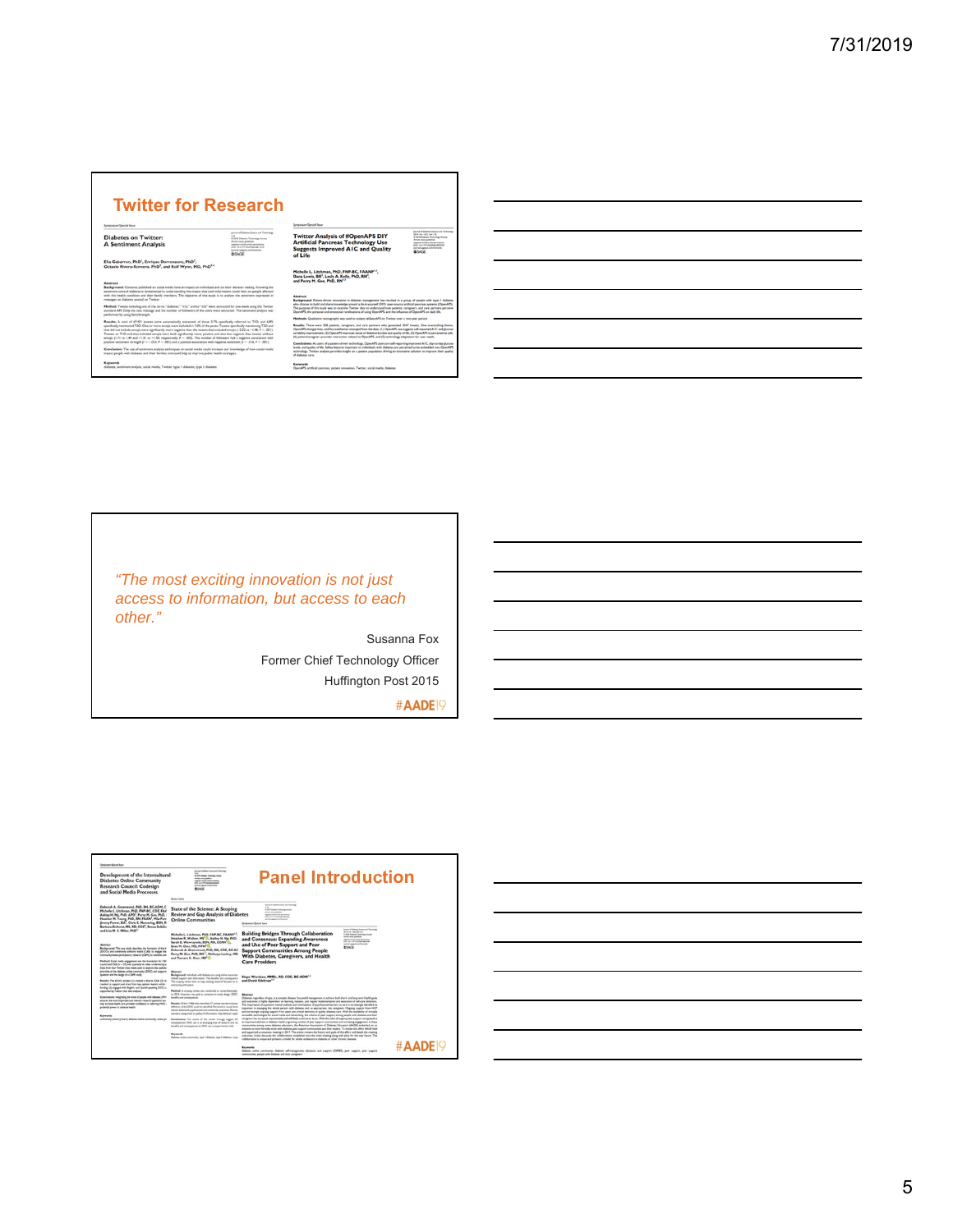

### **Ashley Ng** PhD, APD

Lecturer, Dietetics and Human Nutrition La Trobe University Bundoora, Victoria, Australia

### #AADE<sup>19</sup>

# **Identifying the Problem**

- Lack of co-design research to support online peer support diabetes communities
- Patient-Centered Outcomes Research Institute (PCORI) Pipeline to Proposal award
	- Three year award
	- Focuses on building partnerships with various key stakeholders within a specific health issue
	- Aims to develop a patient-centered outcomes research proposal

#AADE<sup>19</sup>





6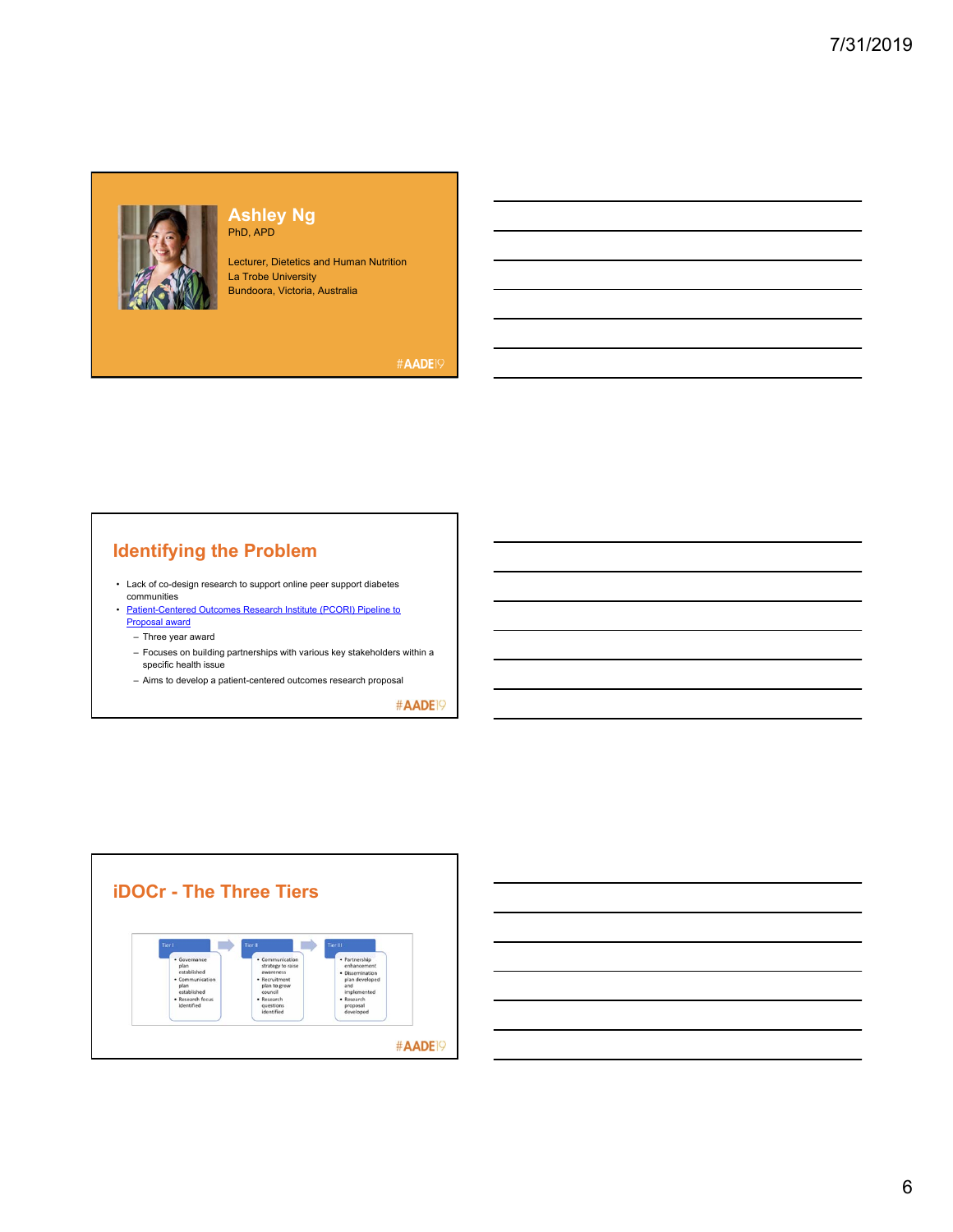## **iDOCr - A Collective Goal**

- To partner with people affected by diabetes to identify research priority areas to improve health outcomes aka Community-Based Participatory Research (CBPR)
- Who are our key stakeholders? – People with T1D and T2D, caregivers, healthcare providers, researchers,
	- representatives from industry and advocacy groups – Resulted in a diverse Community Advisory Board (CAB)
- CAB met quarterly via Google Hangout + 3x in-person at national diabetes meetings (ADA + AADE)

#AADE<sup>19</sup>

## **iDOCr - Community Advisory Board**

| Organization or group"                         | Location | Membership   | Stakeholders or partners description.                                                                                                                      |  |
|------------------------------------------------|----------|--------------|------------------------------------------------------------------------------------------------------------------------------------------------------------|--|
| Tu Disbetes and Es Tu Disbetes<br>$(n = 2)$    | National | Organization | Largest diabetes online communities with over 30,000 English-<br>speaking and 30,000 Spanish-speaking members; education, online<br>peer support, advocacy |  |
| Diabetes Sisters (n = 1)                       | National | Organization | Peer support and education in-person and online focused on women<br>with diabetes, advocacy                                                                |  |
| Disbetes What to Know (n = 1)                  | National | Organization | Peer support online, education, T2D focus                                                                                                                  |  |
| Diabetic Connect (n = 1)                       | National | Organization | Peer support online, education                                                                                                                             |  |
| People living with T2D (n = 3)                 | State    | Individuals  | Individuals with T2D                                                                                                                                       |  |
| People living with TID (n = 6)                 | State    | Individuals  | Individuals with TID                                                                                                                                       |  |
| People living with T2D not<br>online $(n = 2)$ | State    | Individuals  | Individuals with T2D who do not use online communities. Their<br>input will balance the information about online peer support.                             |  |
| Caregivers $(n = 2)$                           | State    | Individuals  | Parents of child with TID                                                                                                                                  |  |
| Plain Language Health (n = 1)                  | National | Organization | Health literacy focus, patient engagement, writing using plain<br>language, and developing plain language consent forms.                                   |  |
| Clinicians $(n = 2)$                           | State    | Individuals  | Nurse practitioners managing TID and T2D with high engagement.<br>in DOC                                                                                   |  |
| Industry $(n = 4)$                             | National | Organization | Medical devices, digital technology, potential funders                                                                                                     |  |
| Researchers (n = 6)                            | State    | Individuals  | Multiple researchers with backgrounds in diabetes, the DOC and<br>reddaulth                                                                                |  |
| Health System (n = 2)                          | Regional | Organization | To manage award and provide potential clinic sites for research                                                                                            |  |
| Cortified Diabetes Educators<br>$(n - 8)$      | National | Individuals  | Certified diabetes educators, both English- and Spanish-speaking                                                                                           |  |

## **iDOCr - Informing the Research**

- Exploratory research using Tweetchats
- Learning the concerns and priorities from the diabetes online community • 2015: #WDDChat15 and #DCDE
- health outcomes DOC users perceived could improve through participation in the DOC and how individuals with T2D could be encouraged to participate – 781 Tweets from 85 individuals analysed
- 2016: #WDDChat16 and #DCDE
	- exploring stigma in diabetes to expand upon Tier I findings
	- 1107 Tweets from 150 individuals analysed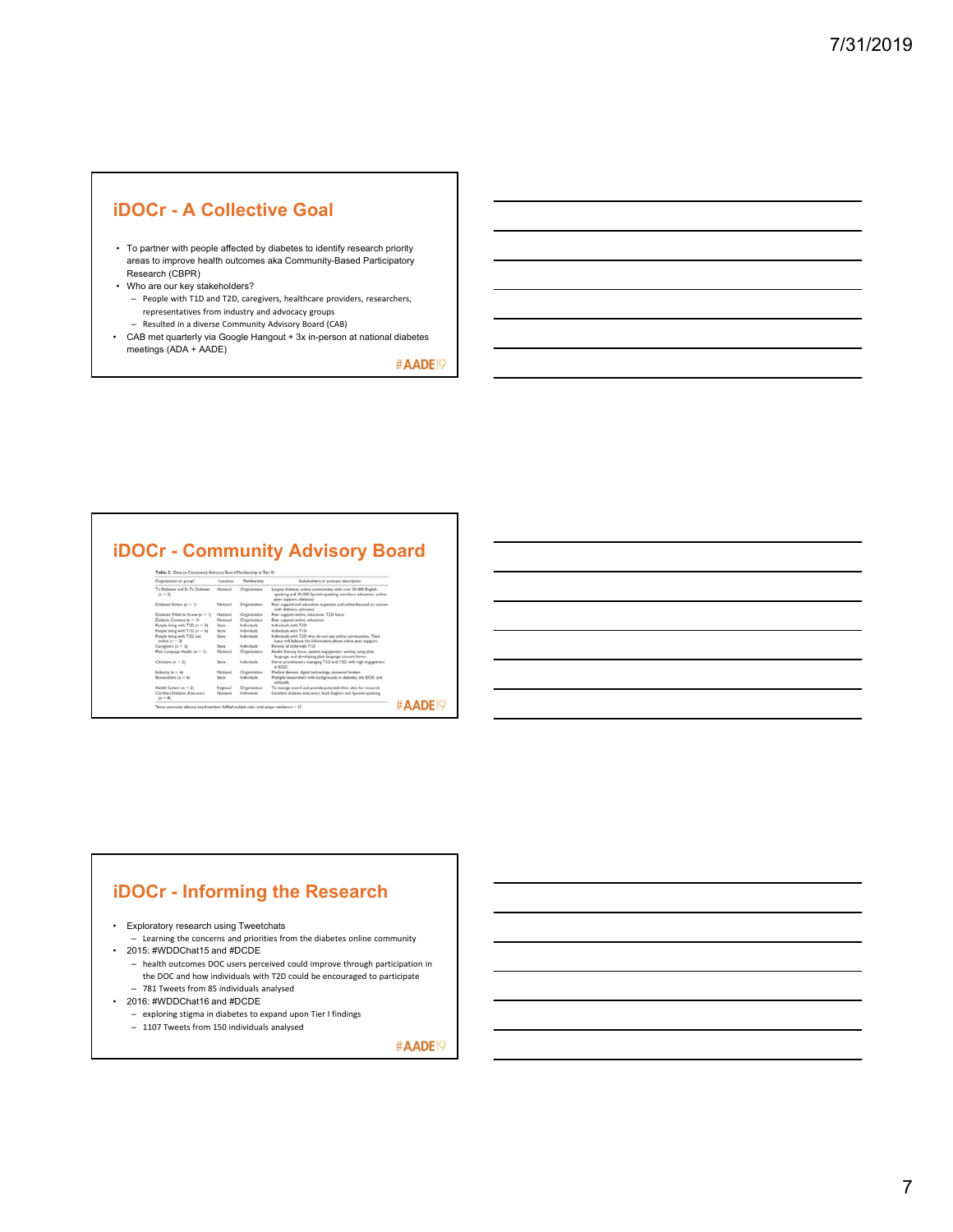| [2015] #WDDChat15 + #DCDE                      | [2016] #WDDChat16 + #DCDE                                                |
|------------------------------------------------|--------------------------------------------------------------------------|
| Improved social connectedness                  | Judgement around diabetes from others<br>including health care providers |
| Enhanced sense of wellbeing                    | PWD feel compelled to educate others<br>about the condition              |
| Empowerment of self-management skills          | Productive patient-provider teams are<br>important                       |
| Overcoming stigma                              |                                                                          |
| Encouraging health care provider<br>engagement |                                                                          |
| Managing barriers                              |                                                                          |

| <u> 1989 - Johann John Harry Harry Harry Harry Harry Harry Harry Harry Harry Harry Harry Harry Harry Harry Harry H</u> |  |  |
|------------------------------------------------------------------------------------------------------------------------|--|--|
| <u> 1989 - Johann Stoff, amerikansk politiker (* 1908)</u>                                                             |  |  |
|                                                                                                                        |  |  |
| <u> 1989 - Johann John Stone, markin sanadi amerikan bahasa dalam pengaran sebagai pengaran sebagai pengaran seba</u>  |  |  |
|                                                                                                                        |  |  |
|                                                                                                                        |  |  |

## **iDOCr - The Research Questions**

- People with type 2 diabetes
- Hispanic/Spanish speaking population • Diabetes Technology
- 
- Online peer support

#### Table S. Proposed Study Aims and Met **THE SAMPLE THE SECOND FORMATION CONTINUES.**<br>
Study aim<br>
Am 1. Texhants the acceptability and fissiolity of an online<br>
per support intervention for flash glucose monitoring use<br>
an Hisparics.<br>
Am 1. To explore in peripensi Method<br>satisfaction with flash glucose sens  $We will start the path of a single part rate, include a one-group, from a health compared  $\ell$  minus several$ - 1 in range.<br>Method A

Aim 3. Explore how Hispanics with type 2 disbetes learn to<br>use flash glucose monitoring while engaged in an online<br>peer support community.

| (average minutes of BG in 70-180 at the end of the study<br>age minutes of BG in 70-180 at baseline).<br>The online peer support intervention will improve time<br>enistructured interview will be conducted with<br>s. |                           |
|-------------------------------------------------------------------------------------------------------------------------------------------------------------------------------------------------------------------------|---------------------------|
|                                                                                                                                                                                                                         | <b>#AADE</b> <sup>9</sup> |

## **iDOCr - Where to now?**

• Leadership team: Deborah Greenwood, Michelle Litchman, Ashley Ng

• Abbott Diabetes Care Grant

- Combining Flash Glucose Monitoring and Online Peer Support to Improve Outcomes in Hispanic Spanish‐Speaking People with Type 2 Diabetes: A Mixed
- Methods, pre‐post design
- Keep up with our research:
	- Website: www.idocrcouncil.com/
	- Facebook: www.facebook.com/idocrc/
	- Twitter: https://twitter.com/IDocr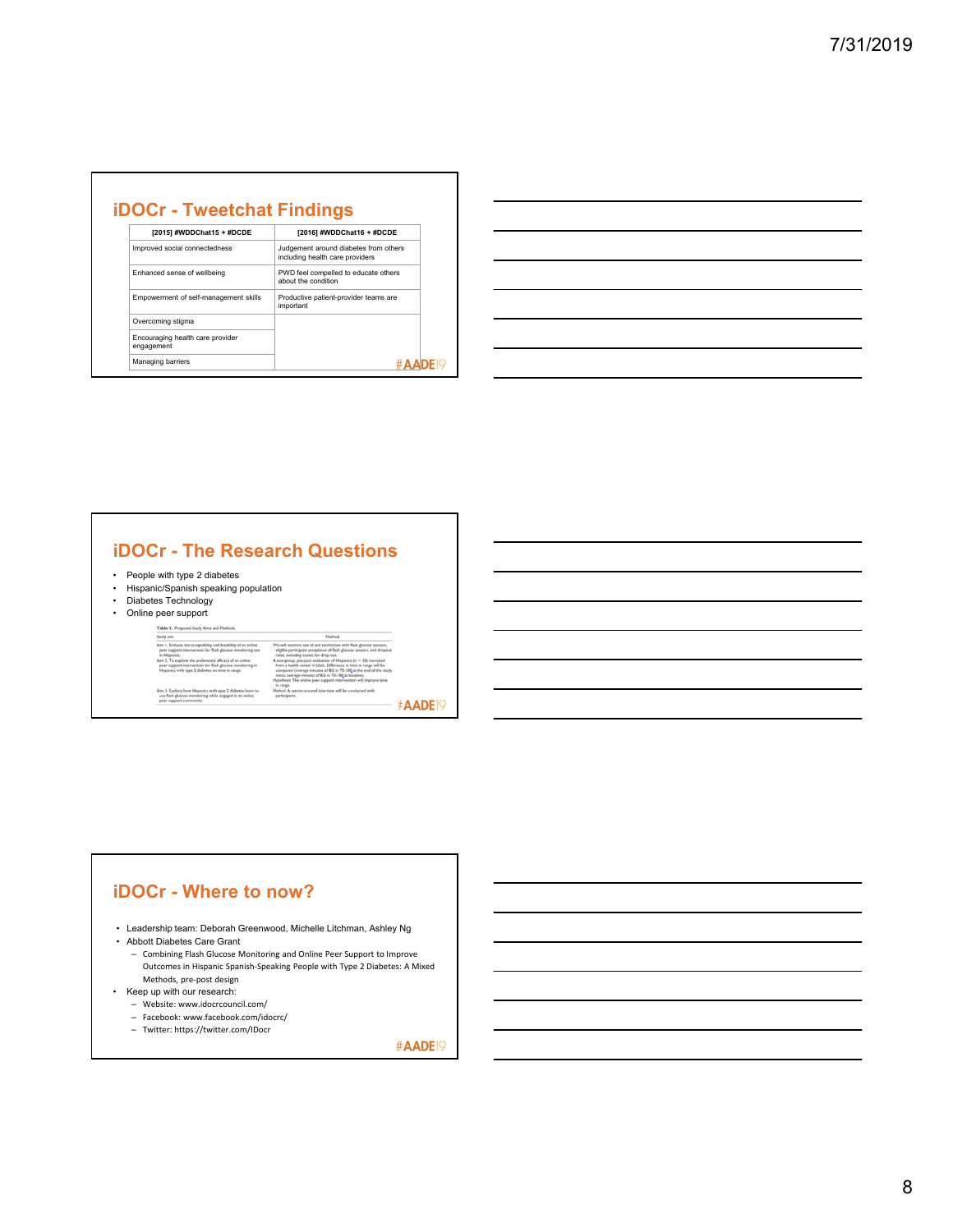

### **Michelle L. Litchman** PhD, FNP-BC, FAANP

Nurse Practitioner | Researcher

Assistant Professor University of Utah Salt Lake City, UT

#AADE<sup>19</sup>

### **Goal**

Understand the benefits and negative consequences associated with DOC use

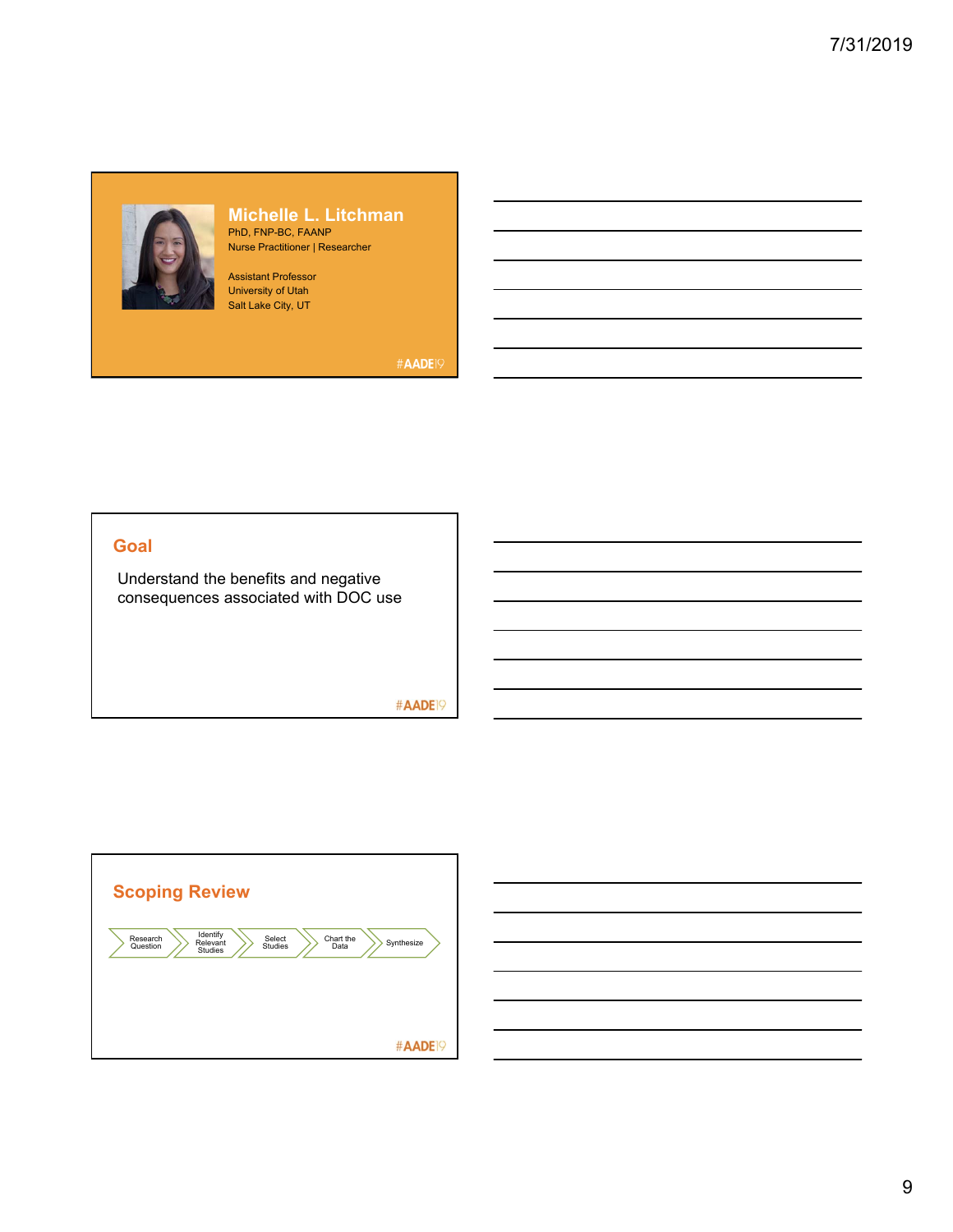





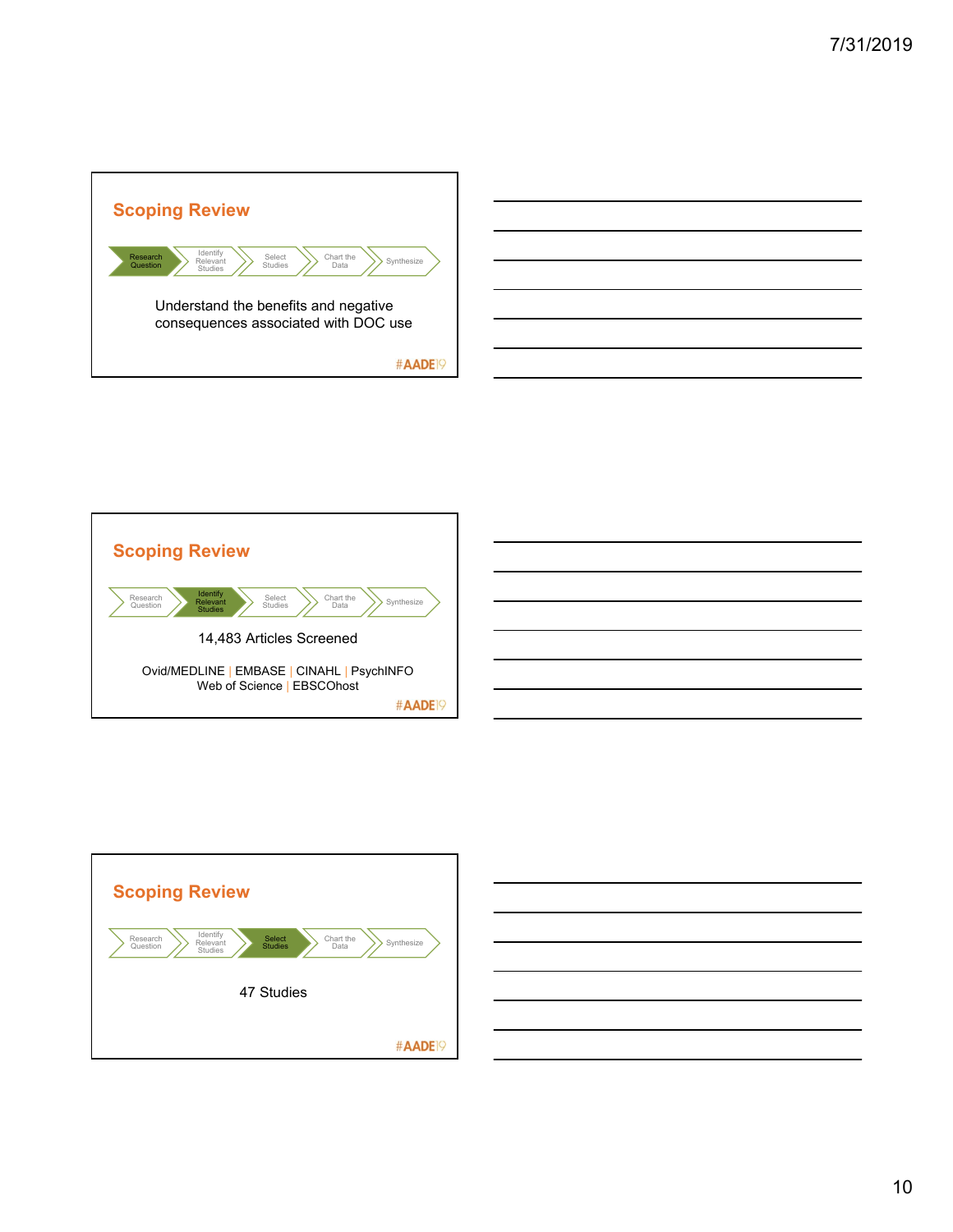

| <u>state and the state of the state of the state of the state of the state of the state of the state of the state of the state of the state of the state of the state of the state of the state of the state of the state of the</u> |  |  |
|--------------------------------------------------------------------------------------------------------------------------------------------------------------------------------------------------------------------------------------|--|--|
|                                                                                                                                                                                                                                      |  |  |
|                                                                                                                                                                                                                                      |  |  |
| <u> 1989 - Johann Stoff, deutscher Stoff, der Stoff, der Stoff, der Stoff, der Stoff, der Stoff, der Stoff, der S</u>                                                                                                                |  |  |
|                                                                                                                                                                                                                                      |  |  |
| <u> Andreas Andreas Andreas Andreas Andreas Andreas Andreas Andreas Andreas Andreas Andreas Andreas Andreas Andreas Andreas Andreas Andreas Andreas Andreas Andreas Andreas Andreas Andreas Andreas Andreas Andreas Andreas Andr</u> |  |  |
|                                                                                                                                                                                                                                      |  |  |
|                                                                                                                                                                                                                                      |  |  |



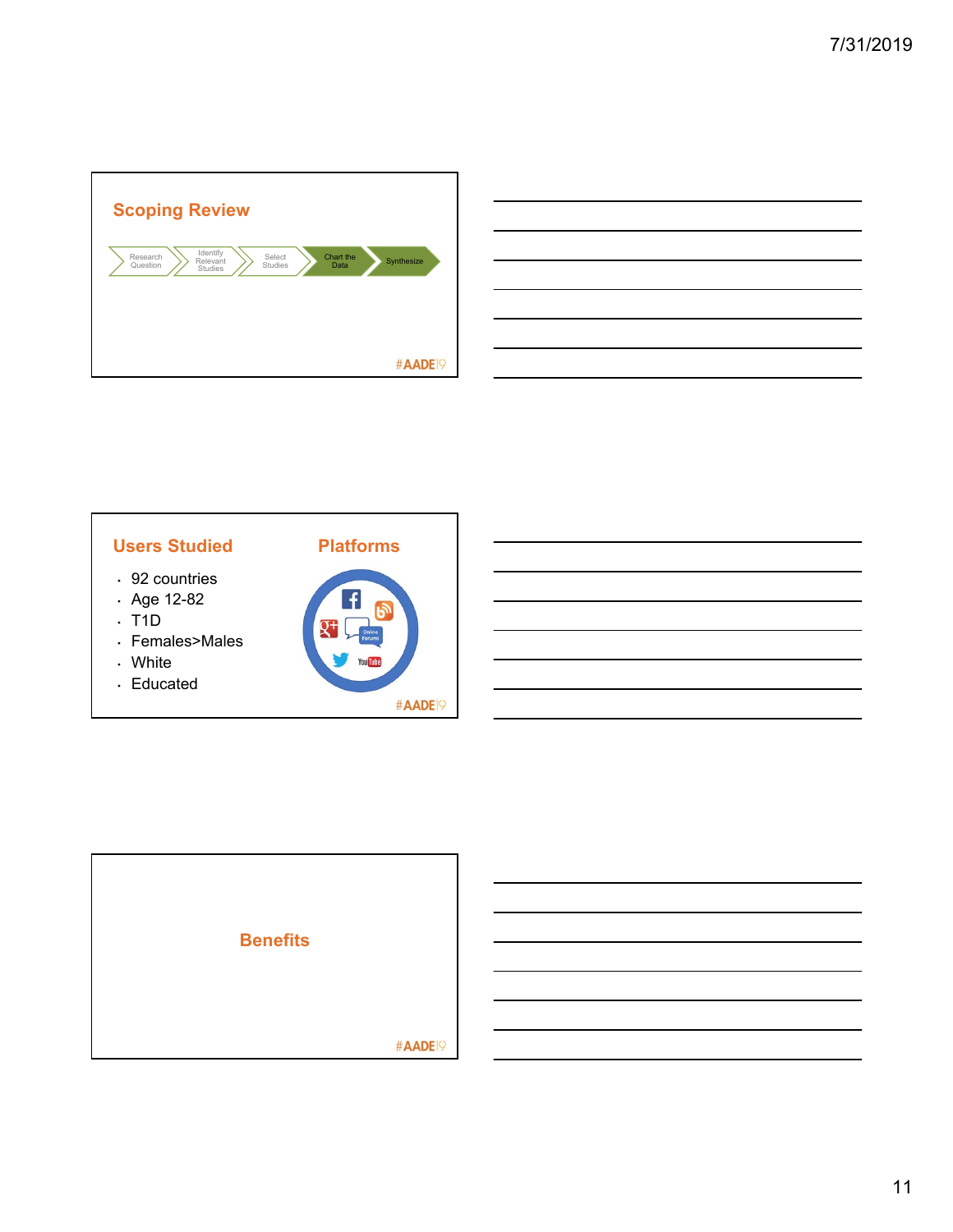| <b>A1C Benefits</b>         |                     |                     |
|-----------------------------|---------------------|---------------------|
| <7%                         | <b>Neutral</b>      | 27%                 |
| Adults*                     | Pediatrics<br>Teens |                     |
| $*$ T DOC Use $\Box$ $\Box$ |                     | #AADE <sup>19</sup> |

| ,我们也不会有什么。""我们的人,我们也不会有什么?""我们的人,我们也不会有什么?""我们的人,我们也不会有什么?""我们的人,我们也不会有什么?""我们的人                                      |  |  |
|-----------------------------------------------------------------------------------------------------------------------|--|--|
|                                                                                                                       |  |  |
| <u> 1989 - Johann Barbara, martxa alemaniar argamento este alemaniar alemaniar alemaniar alemaniar alemaniar a</u>    |  |  |
| <u> 1989 - Johann Barn, mars ann an t-Amhainn an t-Amhainn an t-Amhainn an t-Amhainn an t-Amhainn an t-Amhainn an</u> |  |  |
|                                                                                                                       |  |  |
| <u> 1989 - Andrea Santa Andrea Andrea Andrea Andrea Andrea Andrea Andrea Andrea Andrea Andrea Andrea Andrea Andr</u>  |  |  |
| <u> 1989 - Andrea Santa Andrea Andrea Andrea Andrea Andrea Andrea Andrea Andrea Andrea Andrea Andrea Andrea Andr</u>  |  |  |

|                      |                              | $\vec{5}$ |
|----------------------|------------------------------|-----------|
| Shared<br>Experience | Social Support   Empowerment |           |

| Motivation<br>Accountability | Self-Care |
|------------------------------|-----------|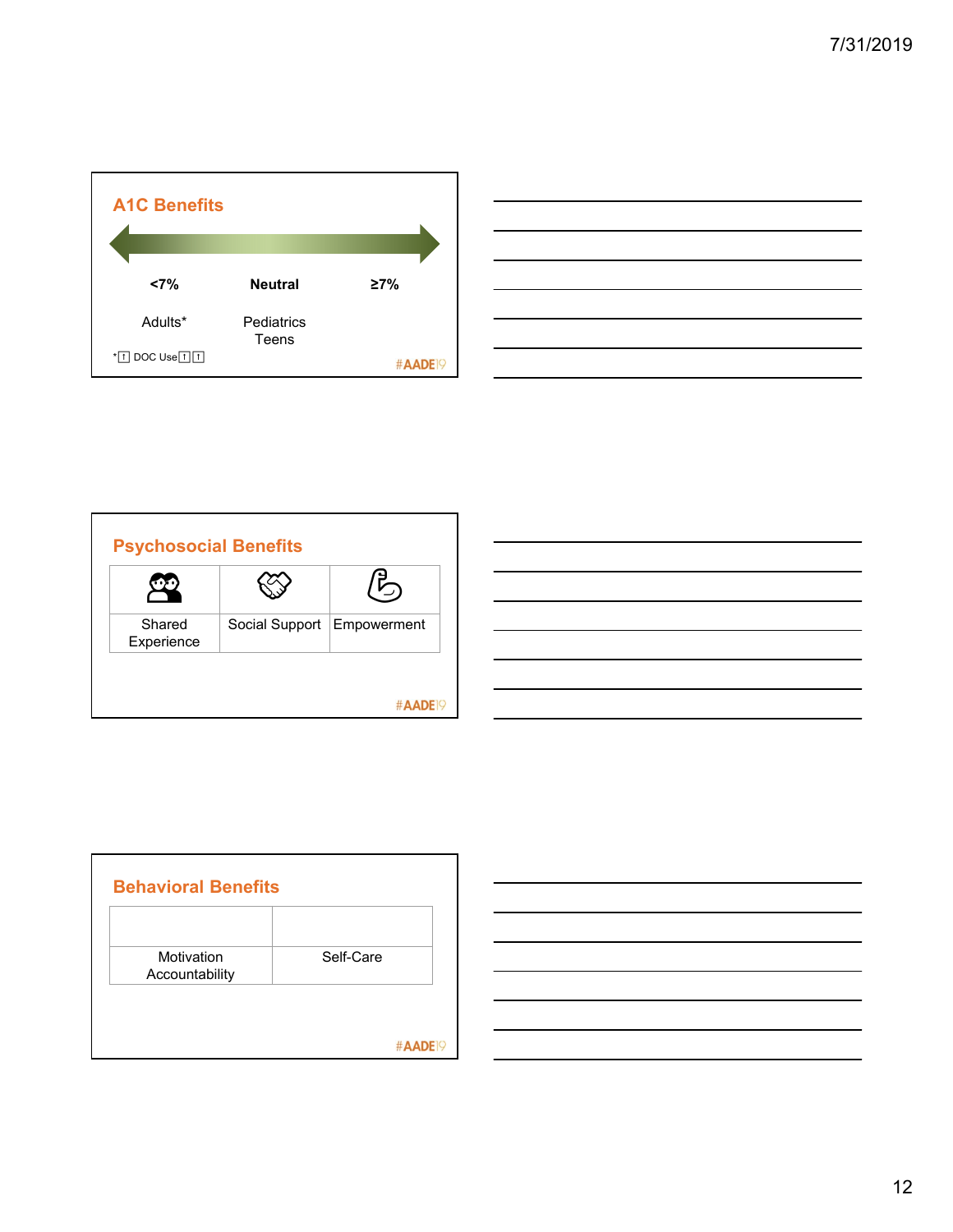## **Community Building**

- Linguistic solidarity
- Multiple platforms
- Altruism

#AADE<sup>19</sup>



## **Help or Harm**

- Helpful 38-70% of the time
- Harmful 0.07-1.8% of the time

#AADE19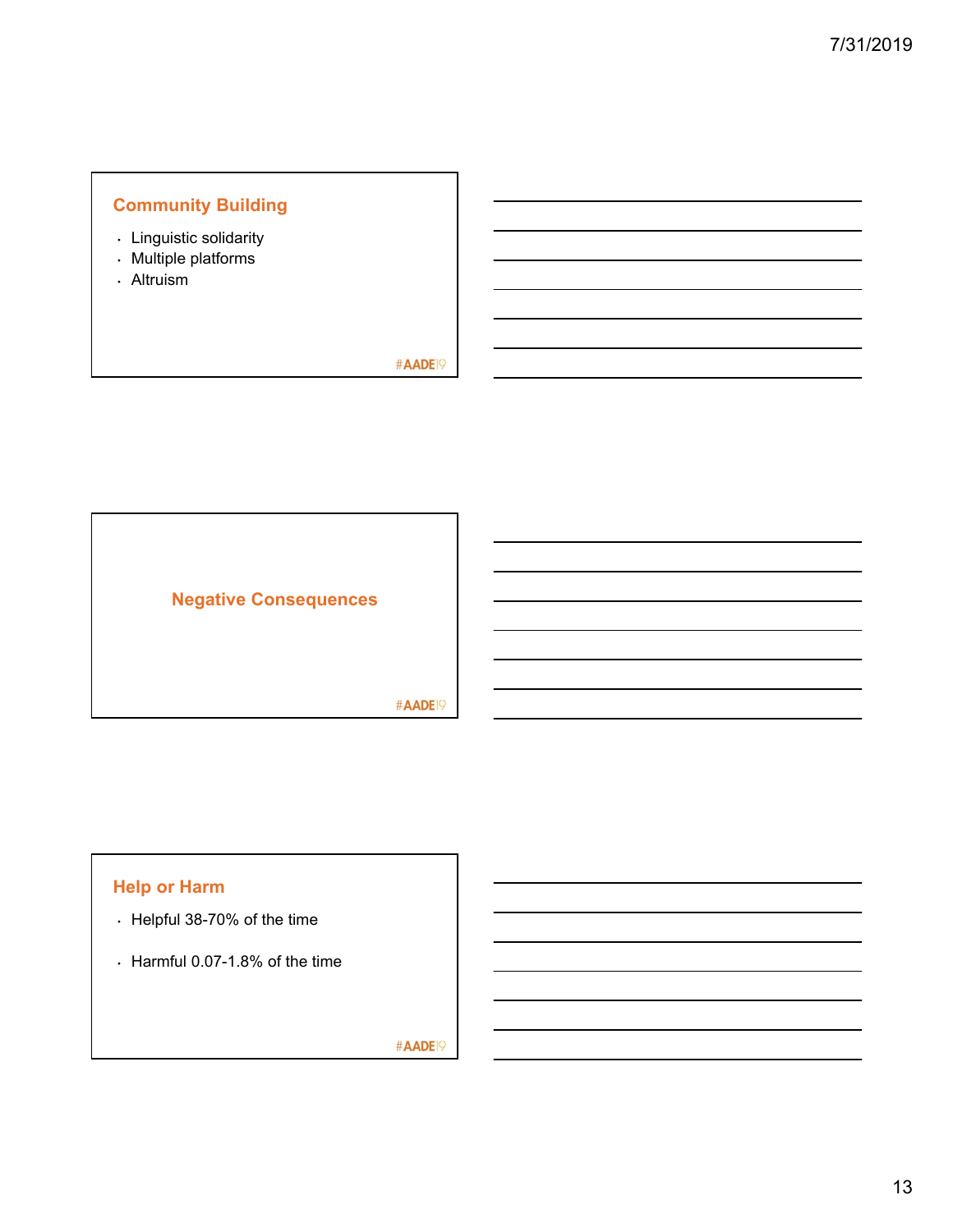## **Information Quality**

• Potentially misleading information 0-9% of the time.

#AADE<sup>19</sup>

## **Risky Behavior**

- Alcohol or drug use
- Diabulemia
- Acute issues

#AADE<sup>19</sup>

# **Psychosocial**

- Emotional or Hostile Conflict
- Parents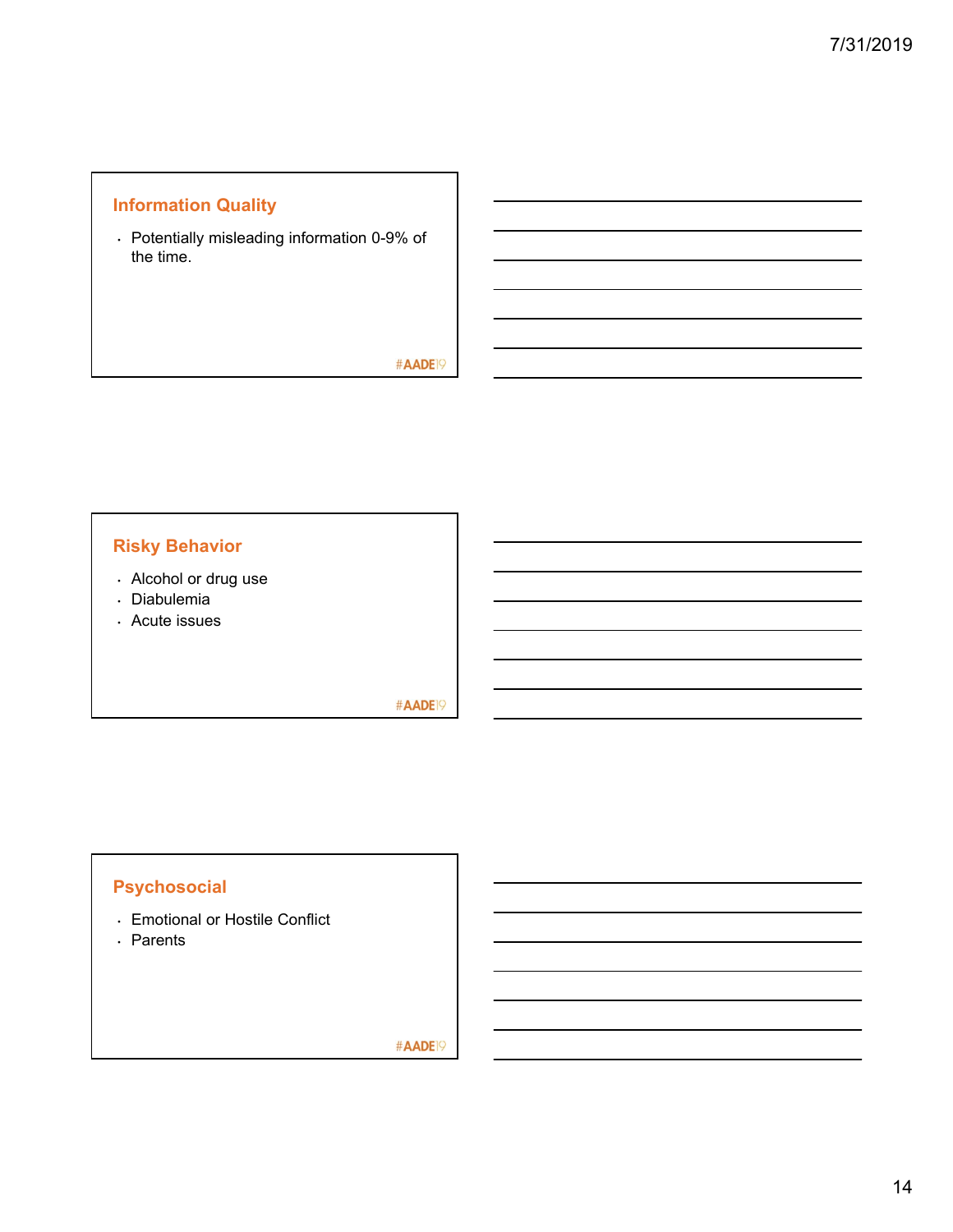## **Privacy**

- Private group vs public
- "friends" vs strangers
- Lurking

### #AADE<sup>19</sup>

## **Inactivity**

• Lack of data

#AADE<sup>19</sup>

## **Gaps**

- Lack of DOC definition
- Description of DOC users/platforms
- Multiple DOC platforms
- Methods
- Privacy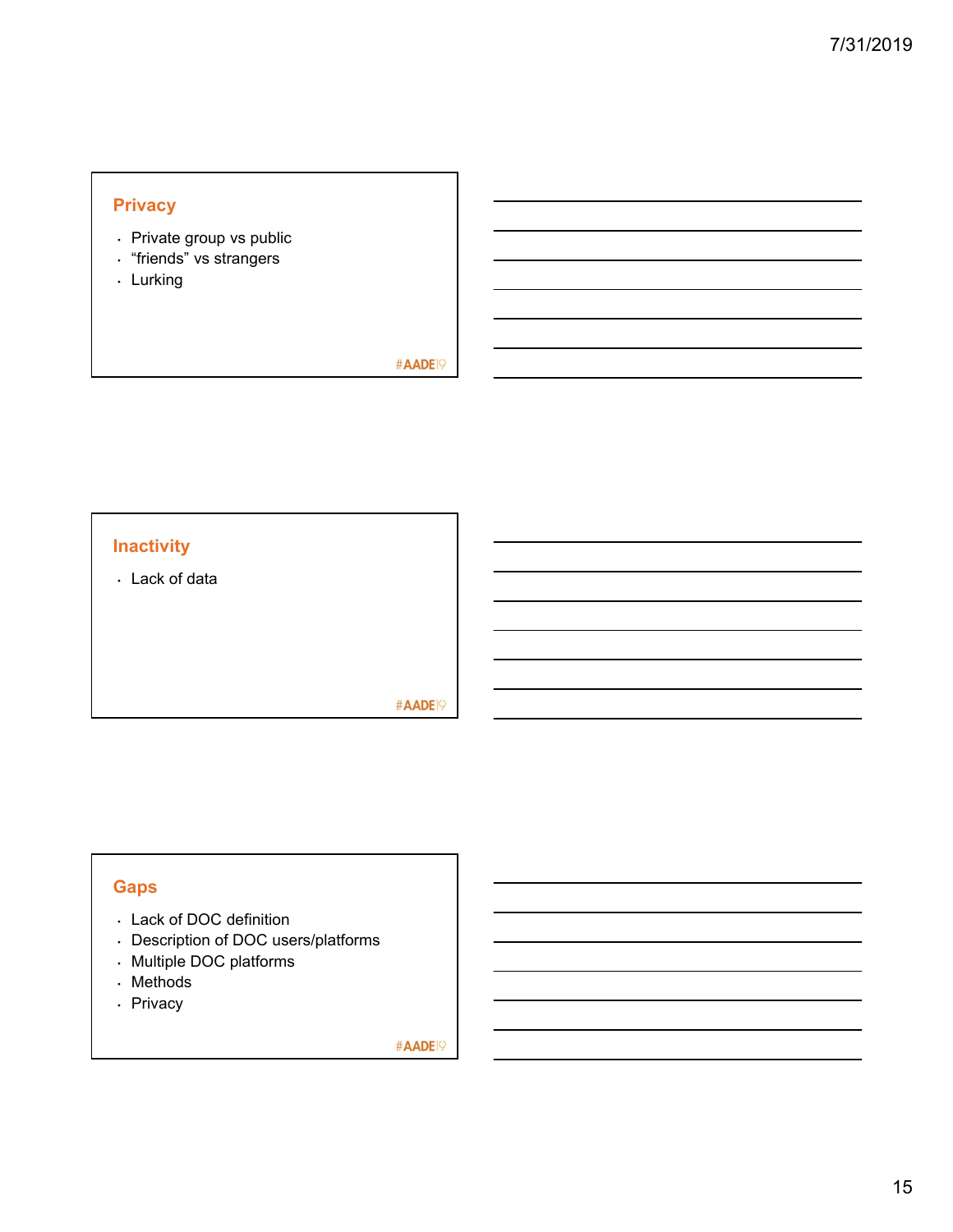## **Conclusion**

- Most research focused on singular platform
- Lack of diversity
- Beneficial with little harm noted

### #AADE<sup>19</sup>



**Hope Warshaw** MMSc, RD, CDE, BC-ADM, FAADE Owner, Hope Warshaw Associates, LLC Asheville NC

#AADE<sup>19</sup>

### **Define Ongoing Diabetes Support**

"…resources that help the participant implement and sustain the ongoing skills, knowledge, and behavior changes needed to manage their condition."1,2,3

- 
- 
- 1. Powers MA, Barckley, J. et al. Diabetes self management education and support is type of diabetes: a joint position shattement of the<br>American Diabetes Association, the American Association of Diabetes Educators, and th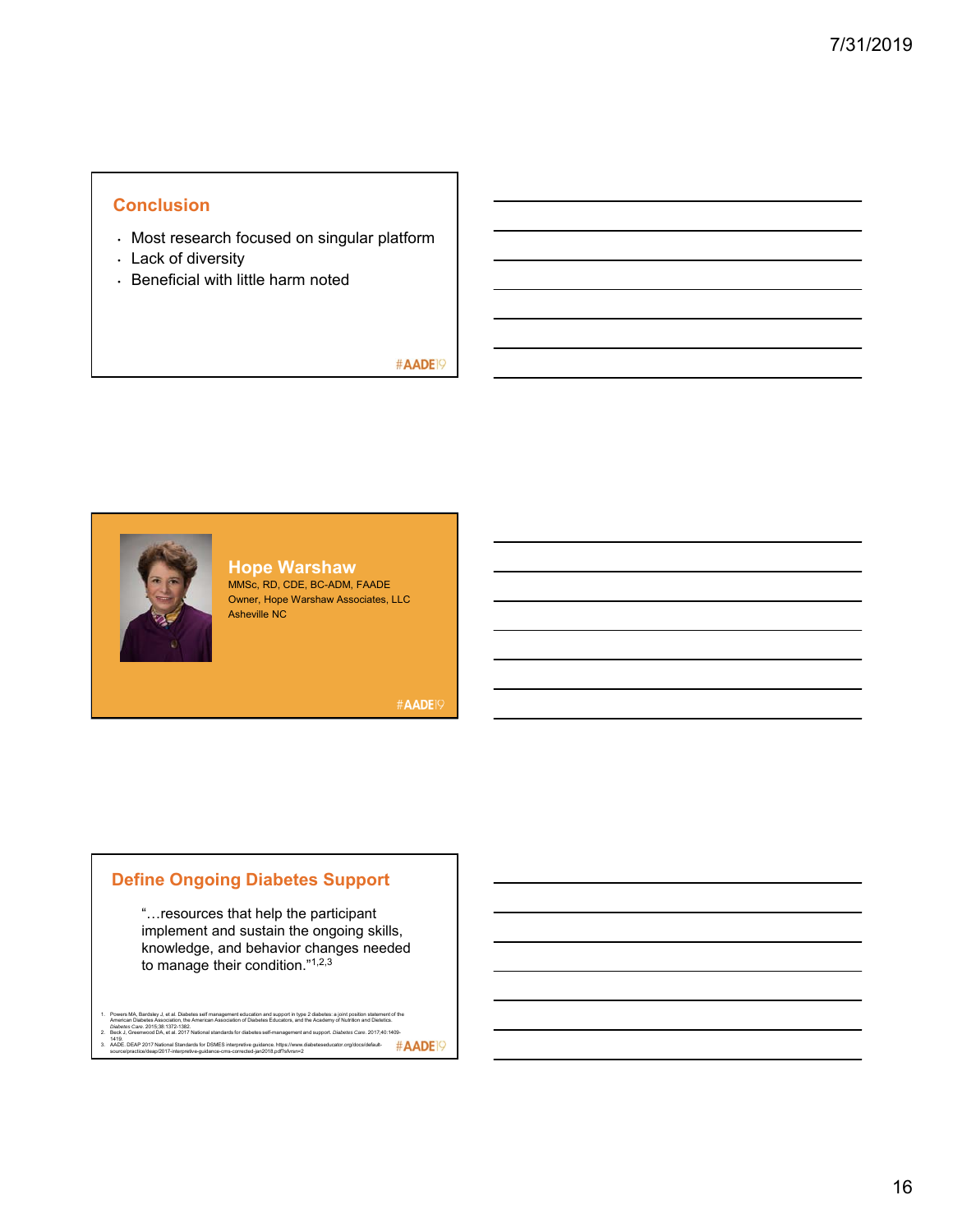## **Literature Supports Value of Peer Support**

Demonstrates potential to improve outcomes<sup>1,2</sup>

- Clinical
- $\checkmark$  Self-management behaviors
- $\checkmark$  Psychosocial outcomes/quality of life
- $\checkmark$  Community

1. Litchman ML, Walker HR, et al. State of the science: A scoping review and gap analysis of diabetes online communities. J<br>\_ Diab Sci Tech. 2019;13(3):466-492.<br>\_ recommendations. (in development)<br>\_ recommendations. (in de #AADE<sup>19</sup>





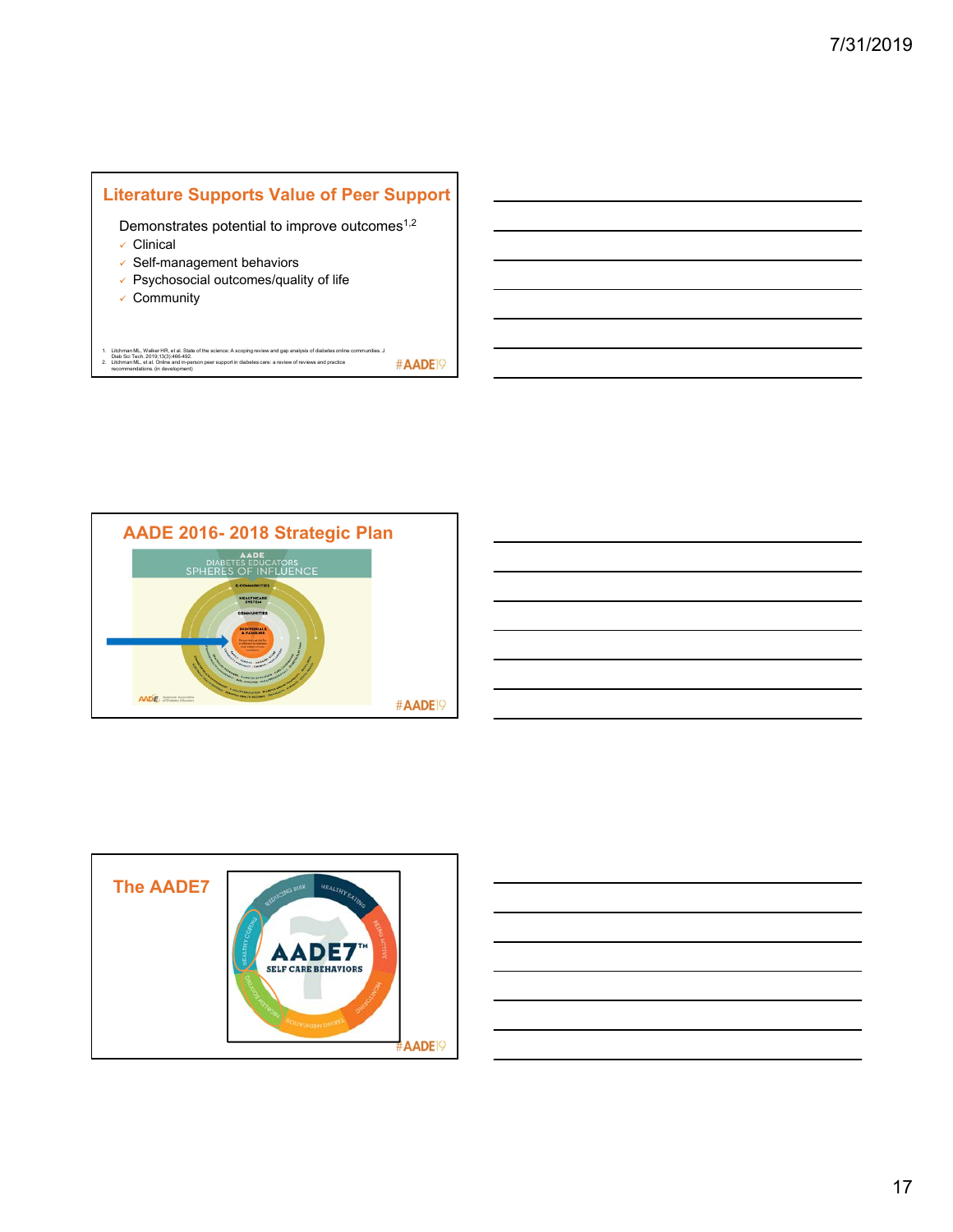## **AADE and PSC ~2010 – 2017: Informal and Individual**

- Annual conference presentations about DOC, social networking/media, value of peer support
- Increasing number of panels at annual conference with PSC members
- Host a DSMA Live Twitter Chat (2016 2018)
- Engage with several PSC on projects that support each other's missions

Warshaw H, Edelman D: Building bridges through collaboration and consensus. J Diab Sci Tech. 2019;13(2):206-212.

## **Building Bridges Between AADE and PSC**



Hope Warshaw, MM

#### Covers: • Addressing positive mental outlook, minimization of psychosocial barriers

- increasingly important. Availability/accessibility of social media
- and networking has increased exponentially, will continue. AADE desire to more formally work with diabetes PSC and leaders.
- Details meeting goals, principles, outcomes, and near future actions.

#AADE<sup>19</sup>

#AADE<sup>19</sup>

## **AADE and PSC: 10/2017** • Meeting preparation • Hire facilitator • ~25 people in attendance – AADE leaders and engaged members – PSC leaders and members – AADE staff #AADE<sup>19</sup> Warshaw H, Edelman D: Building bridges through collaboration and consensus. J Diab Sci Tech. 2019;13(2):206-212.

18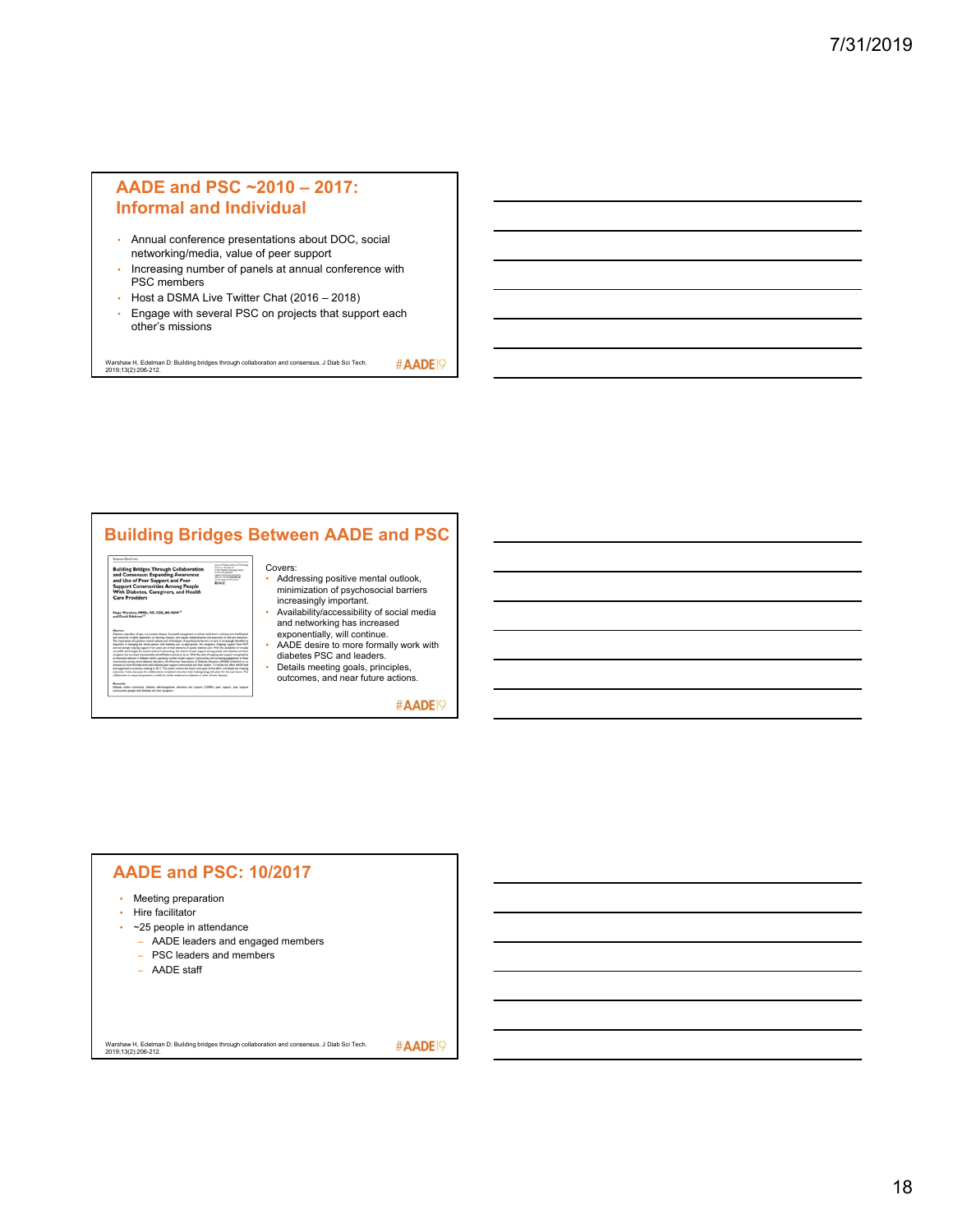### **AADE and PSC: 10/2017**

Goals:<sup>1,2</sup>

- ID concrete ways for AADE/diabetes educators and PSC to work together more effectively and in tandem.
- Cross-promote the value of ongoing peer support and DSMES delivered by diabetes educators with recognition that both services are currently underutilized.
- Recognition that ongoing collaboration between the two previously silo-ed entities had potential to lead to new and innovative avenues to support each other's goals.

1. Meeting report: https://www.diabeteseducator.org/docs/default-source/living-with-diabetes/aade-meeting-report.pdf?sfvrsn≖4<br>2. Warshaw H, Edelman D: Building bridges through collaboration and consensus. J Diab Sci

### **AADE and PSC: 10/2017**

Consensus meeting outputs:

- Mutually agreed to goals and efforts
- Set of shared principles
- Honest discussion of barriers (aired dirty laundry)
- Developed actions to address barriers
- Formal set of actions for AADE and PSC

1. Meeting report: https://www.diabeteseducator.org/docs/default-source/living-with-diabetes/aade-meeting-report.pdf?sfvrsn=4<br>2. Warshaw H, Edelman D: Building bridges through collaboration and consensus. J Diab Sci

### **AADE and PSC – Major Actions 2018**

#### Actions post 10/17 meeting

- AADE18 In-person gathering to recap progress, discuss future opportunities for the collaboration
- Initiate Peer Support section of AADE website<sup>1</sup>
- Financial support Litchman et al scoping review (JDST)
- Publication on AADE-PSC collaboration (JDST)
- Add peer support info to AADE's *Core Concepts* course
- Programs at AADE18 on peer support, importance of mental health • …more

1. https://www.diabeteseducator.org/living-with-diabetes/Tools-and-Resources/peer-support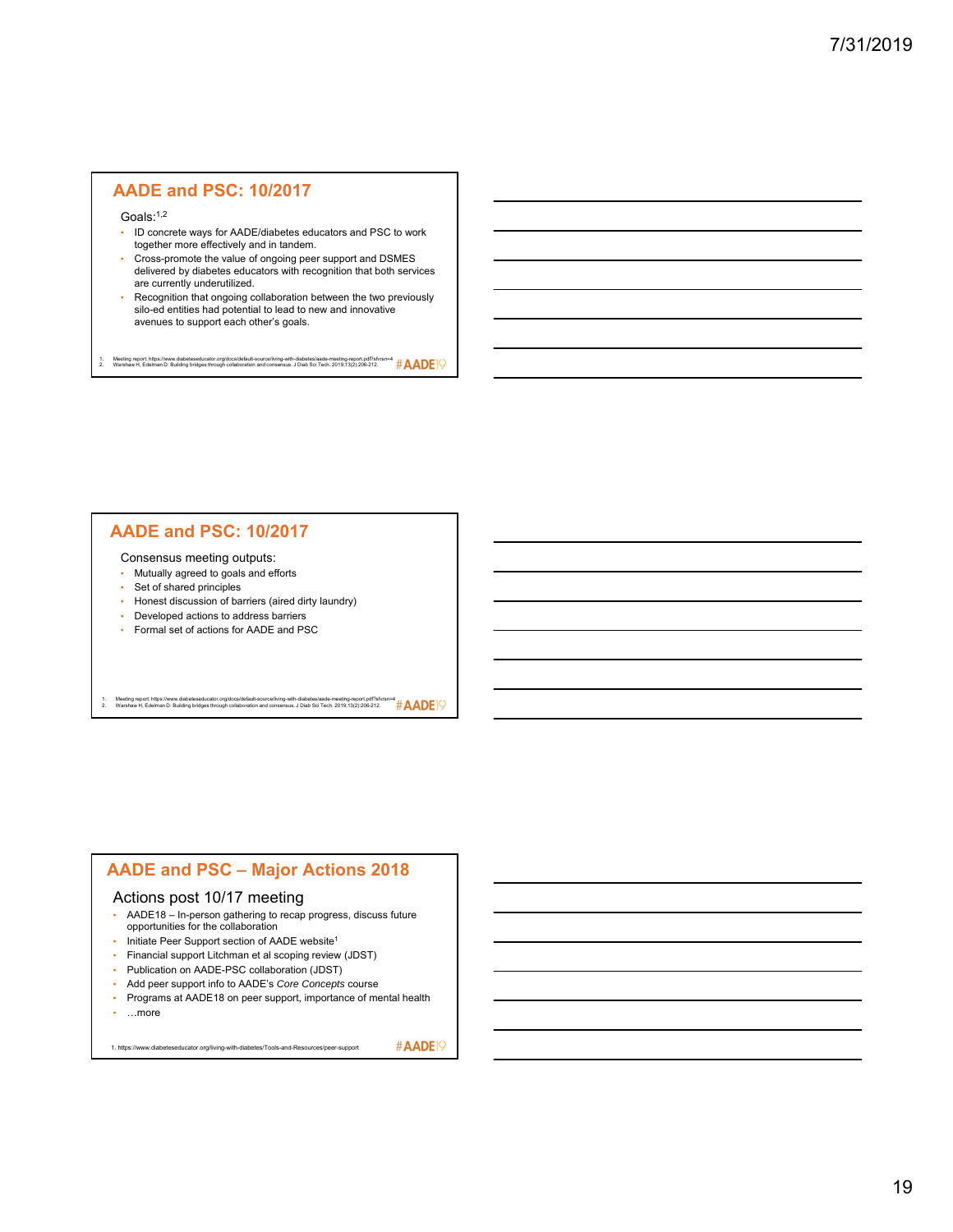## **AADE and PSC – Major Actions 2019**

- AADE BOD appoints workgroup under SMRC and develops charges
- AADE19 In-person gathering to recap progress, discuss future opportunities for the collaboration
- Writing group/publications:
	- Systematic review of reviews on peer support
	- Defining the Domain of Support and the Role of the DE/S in Delivering Support/Promoting Peer Support as part of DSMES
- Survey of DSMES DEAP programs on ongoing support and peer support

#AADE<sup>19</sup>



#AADE<sup>19</sup>

### **Encourage Engagement with PSC**

• Review, use AADE resources (Learn – Connect – Engage)

- Promote peer support for PWD, caregivers
	- Inquire about interest
	- Refer to specific communities based on needs
	- Follow up, ask about engagement
- Invite members of PSC to speak in class, at programs, LNG, CB (AADE staff can be conduit)
- Engage with PSC members at meetings, online (lurk 'n learn)
- Opportunities to gain greater sensitivity, build relationships, raise awareness and importance of value of diabetes educators/DSMES